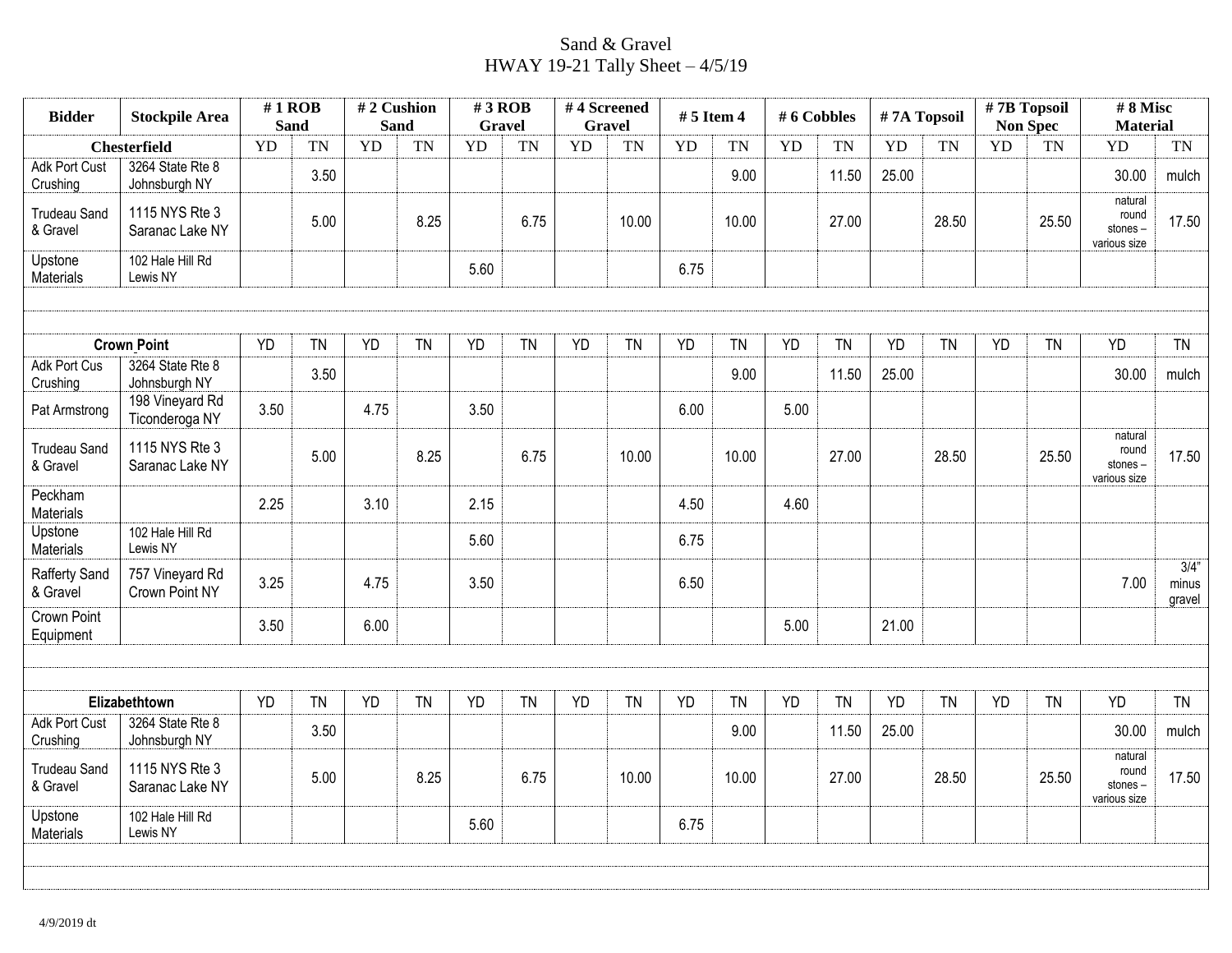| <b>Stockpile</b><br><b>Bidder</b><br>Area |                                   | $#1$ ROB<br><b>Sand</b> |           | #2 Cushion<br><b>Sand</b> |           | #3 ROB<br><b>Gravel</b> |           |           | #4 Screened<br><b>Gravel</b> | $# 5$ Item 4 |           | #6 Cobbles |           | #7A Topsoil |           | #7B Topsoil | <b>Non Spec</b> | #8 Misc<br><b>Material</b>                  |           |
|-------------------------------------------|-----------------------------------|-------------------------|-----------|---------------------------|-----------|-------------------------|-----------|-----------|------------------------------|--------------|-----------|------------|-----------|-------------|-----------|-------------|-----------------|---------------------------------------------|-----------|
|                                           | <b>Essex</b>                      | <b>YD</b>               | <b>TN</b> | <b>YD</b>                 | TN        | <b>YD</b>               | <b>TN</b> | <b>YD</b> | <b>TN</b>                    | YD           | <b>TN</b> | YD         | <b>TN</b> | <b>YD</b>   | <b>TN</b> | <b>YD</b>   | <b>TN</b>       | YD                                          | <b>TN</b> |
| <b>Adk Port Cust</b><br>Crushing          | 3264 State Rte 8<br>Johnsburgh NY |                         | 3.50      |                           |           |                         |           |           |                              |              | 9.00      |            | 11.50     | 25.00       |           |             |                 | 30.00                                       | mulch     |
| Pat Armstrong                             | 198 Vineyard Rd<br>Ticonderoga NY | 3.50                    |           | 4.75                      |           | 3.50                    |           |           |                              | 6.00         |           | 5.00       |           |             |           |             |                 |                                             |           |
| <b>Trudeau Sand</b><br>& Gravel           | 1115 NYS Rte 3<br>Saranac Lake NY |                         | 5.00      |                           | 8.25      |                         | 6.75      |           | 10.00                        |              | 10.00     |            | 27.00     |             | 28.50     |             | 25.50           | natural<br>round<br>stones-<br>various size | 17.50     |
| Upstone<br>Materials                      | 102 Hale Hill Rd<br>Lewis NY      |                         |           |                           |           | 5.60                    |           |           |                              | 6.75         |           |            |           |             |           |             |                 |                                             |           |
|                                           |                                   |                         |           |                           |           |                         |           |           |                              |              |           |            |           |             |           |             |                 |                                             |           |
|                                           | Jay                               | <b>YD</b>               | <b>TN</b> | YD                        | TN        | <b>YD</b>               | <b>TN</b> | YD        | <b>TN</b>                    | <b>YD</b>    | TN        | <b>YD</b>  | <b>TN</b> | <b>YD</b>   | <b>TN</b> | <b>YD</b>   | <b>TN</b>       | YD                                          | <b>TN</b> |
| <b>Adk Port Cust</b><br>Crushing          | 3264 State Rte 8<br>Johnsburgh NY |                         | 3.50      |                           |           |                         |           |           |                              |              | 9.00      |            | 11.50     | 25.00       |           |             |                 | 30.00                                       | mulch     |
| <b>Trudeau Sand</b><br>& Gravel           | 1115 NYS Rte 3<br>Saranac Lake NY |                         | 5.00      |                           | 8.25      |                         | 6.75      |           | 10.00                        |              | 10.00     |            | 27.00     |             | 28.50     |             | 25.50           | natural<br>round<br>stones-<br>various size | 17.50     |
| Upstone<br>Materials                      | 102 Hale Hill Rd<br>Lewis NY      |                         |           |                           |           | 5.60                    |           |           |                              | 6.75         |           |            |           |             |           |             |                 |                                             |           |
|                                           |                                   |                         |           |                           |           |                         |           |           |                              |              |           |            |           |             |           |             |                 |                                             |           |
|                                           | Keene                             | <b>YD</b>               | <b>TN</b> | YD                        | <b>TN</b> | <b>YD</b>               | <b>TN</b> | <b>YD</b> | <b>TN</b>                    | <b>YD</b>    | <b>TN</b> | YD         | <b>TN</b> | YD          | <b>TN</b> | <b>YD</b>   | <b>TN</b>       | <b>YD</b>                                   | <b>TN</b> |
| <b>Adk Port Cust</b><br>Crushing          | 3264 State Rte 8<br>Johnsburgh NY |                         | 3.50      |                           |           |                         |           |           |                              |              | 9.00      |            | 11.50     | 25.00       |           |             |                 | 30.00                                       | mulch     |
| <b>Trudeau Sand</b><br>& Gravel           | 1115 NYS Rte 3<br>Saranac Lake NY |                         | 5.00      |                           | 8.25      |                         | 6.75      |           | 10.00                        |              | 10.00     |            | 27.00     |             | 28.50     |             | 25.50           | natural<br>round<br>stones-<br>various size | 17.50     |
| Caza & Assoc                              | 36 Liberty Rd<br>North Hudson NY  |                         |           | 4.75                      |           |                         |           |           |                              |              |           |            |           |             |           |             |                 |                                             |           |
| Upstone<br>Materials                      | 102 Hale Hill Rd<br>Lewis NY      |                         |           |                           |           | 5.60                    |           |           |                              | 6.75         |           |            |           |             |           |             |                 |                                             |           |
|                                           |                                   |                         |           |                           |           |                         |           |           |                              |              |           |            |           |             |           |             |                 |                                             |           |
|                                           | Lewis                             | YD                      | <b>TN</b> | YD                        | <b>TN</b> | YD                      | TN        | YD        | <b>TN</b>                    | YD           | <b>TN</b> | YD         | <b>TN</b> | YD          | <b>TN</b> | YD          | <b>TN</b>       | YD                                          | <b>TN</b> |
| Adk Port Cust<br>Crushing                 | 3264 State Rte 8<br>Johnsburgh NY |                         | 3.50      |                           |           |                         |           |           |                              |              | 9.00      |            | 11.50     | 25.00       |           |             |                 | 30.00                                       | mulch     |
| <b>Trudeau Sand</b><br>& Gravel           | 1115 NYS Rte 3<br>Saranac Lake NY |                         | 5.00      |                           | 8.25      |                         | 6.75      |           | 10.00                        |              | 10.00     |            | 27.00     |             | 28.50     |             | 25.50           | natural<br>round<br>stones-<br>various size | 17.50     |
| Upstone<br>Materials                      | 102 Hale Hill Rd<br>Lewis NY      |                         |           |                           |           | 5.60                    |           |           |                              | 6.75         |           |            |           |             |           |             |                 |                                             |           |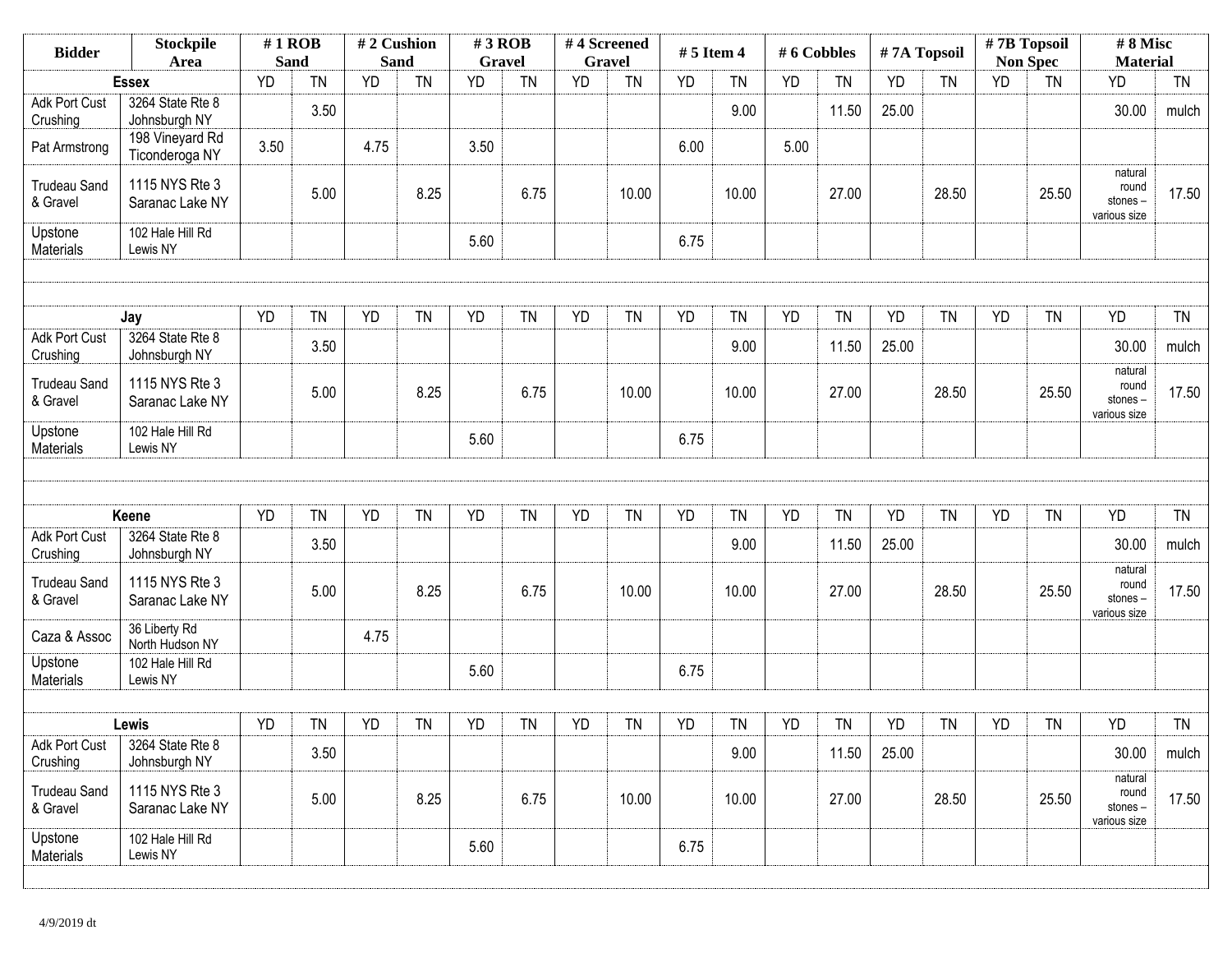| <b>Stockpile</b><br><b>Bidder</b><br>Area |                                     | $#1$ ROB<br><b>Sand</b> |           | #2 Cushion<br><b>Sand</b> |           | $#3$ ROB<br><b>Gravel</b> |           | #4 Screened<br><b>Gravel</b> |           | # 5 Item 4 |           | # 6 Cobbles |           | #7A Topsoil |           | #7B Topsoil<br><b>Non Spec</b> |           | #8 Misc<br><b>Material</b>                  |                            |
|-------------------------------------------|-------------------------------------|-------------------------|-----------|---------------------------|-----------|---------------------------|-----------|------------------------------|-----------|------------|-----------|-------------|-----------|-------------|-----------|--------------------------------|-----------|---------------------------------------------|----------------------------|
|                                           | Minerva                             | <b>YD</b>               | <b>TN</b> | <b>YD</b>                 | <b>TN</b> | <b>YD</b>                 | <b>TN</b> | <b>YD</b>                    | <b>TN</b> | <b>YD</b>  | <b>TN</b> | <b>YD</b>   | <b>TN</b> | YD          | <b>TN</b> | <b>YD</b>                      | <b>TN</b> | <b>YD</b>                                   | <b>TN</b>                  |
| <b>Adk Port Cust</b><br>Crushing          | 3264 State Rte 8<br>Johnsburgh NY   |                         | 3.50      |                           |           |                           |           |                              |           |            | 9.00      |             | 11.50     | 25.00       |           |                                |           | 30.00                                       | mulch                      |
| <b>Trudeau Sand</b><br>& Gravel           | 1115 NYS Rte 3<br>Saranac Lake NY   |                         | 5.00      |                           | 8.25      |                           | 6.75      |                              | 10.00     |            | 10.00     |             | 27.00     |             | 28.50     |                                | 25.50     | natural<br>round<br>stones-<br>various size | 17.50                      |
| Upstone<br>Materials                      | 102 Hale Hill Rd<br>Lewis NY        |                         |           |                           |           | 5.60                      |           |                              |           | 6.75       |           |             |           |             |           |                                |           |                                             |                            |
|                                           |                                     |                         |           |                           |           |                           |           |                              |           |            |           |             |           |             |           |                                |           |                                             |                            |
|                                           | <b>Moriah</b>                       | <b>YD</b>               | TN        | <b>YD</b>                 | <b>TN</b> | <b>YD</b>                 | <b>TN</b> | <b>YD</b>                    | <b>TN</b> | <b>YD</b>  | <b>TN</b> | <b>YD</b>   | <b>TN</b> | <b>YD</b>   | <b>TN</b> | <b>YD</b>                      | <b>TN</b> | YD                                          | <b>TN</b>                  |
| Adk Port Cust<br>Crushing                 | 3264 State Rte 8<br>Johnsburgh NY   |                         | 3.50      |                           |           |                           |           |                              |           |            | 9.00      |             | 11.50     | 25.00       |           |                                |           | 30.00                                       | mulch                      |
| Pat Armstrong                             | 198 Vineyard Rd<br>Ticonderoga NY   | 3.50                    |           | 4.75                      |           | 3.50                      |           |                              |           | 6.00       |           | 5.00        |           |             |           |                                |           |                                             |                            |
| <b>Trudeau Sand</b><br>& Gravel           | 1115 NYS Rte 3<br>Saranac Lake NY   |                         | 5.00      |                           | 8.25      |                           | 6.75      |                              | 10.00     |            | 10.00     |             | 27.00     |             | 28.50     |                                | 25.50     | natural<br>round<br>stones-<br>various size | 17.50                      |
| Peckham<br>Materials                      |                                     | 2.25                    |           | 3.10                      |           | 2.15                      |           |                              |           | 4.50       |           | 4.60        |           |             |           |                                |           |                                             |                            |
| Caza & Assoc                              | 36 Liberty Rd<br>North Hudson NY    |                         |           | 4.75                      |           |                           |           |                              |           |            |           |             |           |             |           |                                |           |                                             |                            |
| Upstone<br>Materials                      | 102 Hale Hill Rd<br>Lewis NY        |                         |           |                           |           | 5.60                      |           |                              |           | 6.75       |           |             |           |             |           |                                |           |                                             |                            |
| <b>Rafferty Sand</b><br>& Gravel          | 757 Vineyard Rd<br>Crown Point NY   | 3.25                    |           | 4.75                      |           | 3.50                      |           |                              |           | 6.50       |           |             |           |             |           |                                |           | 7.00                                        | $3/4$ "<br>minus<br>gravel |
| Crown Point<br>Equipment                  |                                     | 3.50                    |           | 6.00                      |           |                           |           |                              |           |            |           | 5.00        |           | 21.00       |           |                                |           |                                             |                            |
|                                           |                                     |                         |           |                           |           |                           |           |                              |           |            |           |             |           |             |           |                                |           |                                             |                            |
|                                           | Newcomb                             | <b>YD</b>               | TN        | <b>YD</b>                 | <b>TN</b> | <b>YD</b>                 | <b>TN</b> | YD                           | <b>TN</b> | <b>YD</b>  | <b>TN</b> | <b>YD</b>   | <b>TN</b> | YD          | <b>TN</b> | <b>YD</b>                      | <b>TN</b> | YD                                          | <b>TN</b>                  |
| <b>Adk Port Cust</b><br>Crushing          | 3264 State Rte 8<br>Johnsburgh NY 1 |                         | 3.50      |                           |           |                           |           |                              |           |            | 9.00      |             | 11.50     | 25.00       |           |                                |           | 30.00                                       | mulch                      |
| <b>Trudeau Sand</b><br>& Gravel           | 1115 NYS Rte 3<br>Saranac Lake NY   |                         | 5.00      |                           | 8.25      |                           | 6.75      |                              | 10.00     |            | 10.00     |             | 27.00     |             | 28.50     |                                | 25.50     | natural<br>round<br>stones-<br>various size | 17.50                      |
| Caza & Assoc                              | 36 Liberty Rd<br>North Hudson NY    |                         |           | 4.75                      |           |                           |           |                              |           |            |           |             |           |             |           |                                |           |                                             |                            |
| Upstone<br>Materials                      | 102 Hale Hill Rd<br>Lewis NY        |                         |           |                           |           | 5.60                      |           |                              |           | 6.75       |           |             |           |             |           |                                |           |                                             |                            |
| Crown Point<br>Equipment                  |                                     | 3.50                    |           | 6.00                      |           |                           |           |                              |           |            |           | 5.00        |           | 21.00       |           |                                |           |                                             |                            |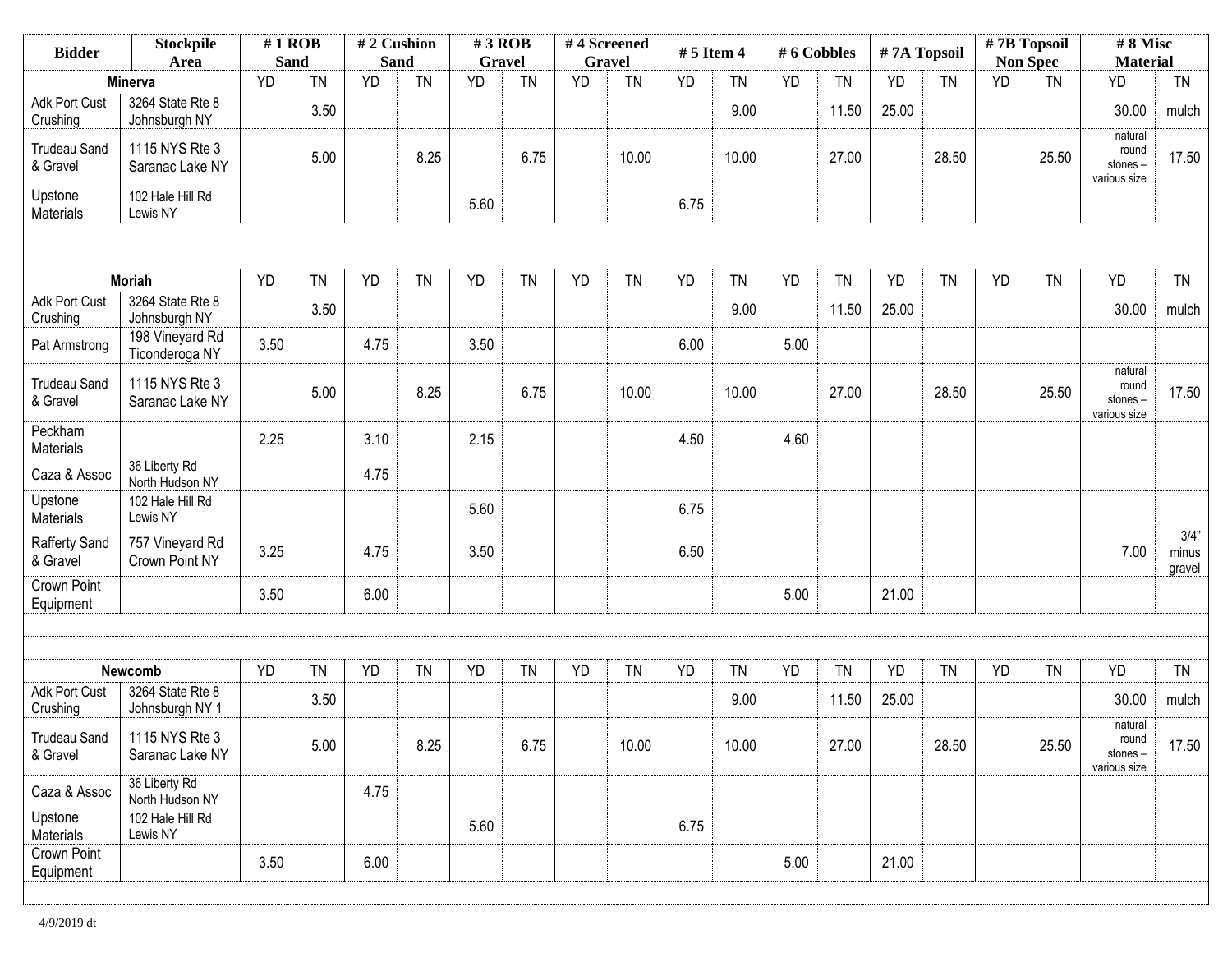| <b>Bidder</b>                    | <b>Stockpile</b><br>Area          | $#1$ ROB<br><b>Sand</b> |           | #2 Cushion<br>Sand |           | $#3$ ROB<br><b>Gravel</b> |           | #4 Screened | Gravel    | $# 5$ Item 4 |           | #6 Cobbles |           | #7A Topsoil |           |           | $# 7B$ Topsoil<br><b>Non Spec</b> | #8 Misc<br><b>Material</b>                  |                            |
|----------------------------------|-----------------------------------|-------------------------|-----------|--------------------|-----------|---------------------------|-----------|-------------|-----------|--------------|-----------|------------|-----------|-------------|-----------|-----------|-----------------------------------|---------------------------------------------|----------------------------|
|                                  | <b>North Elba</b>                 | <b>YD</b>               | <b>TN</b> | <b>YD</b>          | <b>TN</b> | <b>YD</b>                 | <b>TN</b> | <b>YD</b>   | <b>TN</b> | <b>YD</b>    | <b>TN</b> | YD         | <b>TN</b> | <b>YD</b>   | <b>TN</b> | <b>YD</b> | <b>TN</b>                         | <b>YD</b>                                   | <b>TN</b>                  |
| <b>Adk Port Cust</b><br>Crushing | 3264 State Rte 8<br>Johnsburgh NY |                         | 3.50      |                    |           |                           |           |             |           |              | 9.00      |            | 11.50     | 25.00       |           |           |                                   | 30.00                                       | mulch                      |
| <b>Trudeau Sand</b><br>& Gravel  | 1115 NYS Rte 3<br>Saranac Lake NY |                         | 5.00      |                    | 8.25      |                           | 6.75      |             | 10.00     |              | 10.00     |            | 27.00     |             | 28.50     |           | 25.50                             | natural<br>round<br>stones-<br>various size | 17.50                      |
| Upstone<br>Materials             | 102 Hale Hill Rd<br>Lewis NY      |                         |           |                    |           | 5.60                      |           |             |           | 6.75         |           |            |           |             |           |           |                                   |                                             |                            |
|                                  | <b>North Hudson</b>               | <b>YD</b>               | <b>TN</b> | <b>YD</b>          | <b>TN</b> | <b>YD</b>                 | <b>TN</b> | <b>YD</b>   | <b>TN</b> | <b>YD</b>    | <b>TN</b> | <b>YD</b>  | <b>TN</b> | <b>YD</b>   | <b>TN</b> | <b>YD</b> | <b>TN</b>                         | <b>YD</b>                                   | <b>TN</b>                  |
| <b>Adk Port Cust</b><br>Crushing | 3264 State Rte 8<br>Johnsburgh NY |                         | 3.50      |                    |           |                           |           |             |           |              | 9.00      |            | 11.50     | 25.00       |           |           |                                   | 30.00                                       | mulch                      |
| Pat Armstrong                    | 198 Vineyard Rd<br>Ticonderoga NY | 3.50                    |           | 4.75               |           | 3.50                      |           |             |           | 6.00         |           | 5.00       |           |             |           |           |                                   |                                             |                            |
| <b>Trudeau Sand</b><br>& Gravel  | 1115 NYS Rte 3<br>Saranac Lake NY |                         | 5.00      |                    | 8.25      |                           | 6.75      |             | 10.00     |              | 10.00     |            | 27.00     |             | 28.50     |           | 25.50                             | natural<br>round<br>stones-<br>various size | 17.50                      |
| Caza & Assoc                     | 36 Liberty Rd<br>North Hudson NY  |                         |           | 4.75               |           |                           |           |             |           |              |           |            |           |             |           |           |                                   |                                             |                            |
| Upstone<br>Materials             | 102 Hale Hill Rd<br>Lewis NY      |                         |           |                    |           | 5.60                      |           |             |           | 6.75         |           |            |           |             |           |           |                                   |                                             |                            |
| Rafferty Sand<br>& Gravel        | 757 Vineyard Rd<br>Crown Point NY | 3.25                    |           | 4.75               |           | 3.50                      |           |             |           | 6.50         |           |            |           |             |           |           |                                   | 7.00                                        | $3/4$ "<br>minus<br>gravel |
| Crown Point<br>Equipment         |                                   | 3.50                    |           | 6.00               |           |                           |           |             |           |              |           | 5.00       |           | 21.00       |           |           |                                   |                                             |                            |
|                                  | Schroon                           | <b>YD</b>               | <b>TN</b> | <b>YD</b>          | <b>TN</b> | <b>YD</b>                 | <b>TN</b> | <b>YD</b>   | <b>TN</b> | <b>YD</b>    | <b>TN</b> | YD         | <b>TN</b> | <b>YD</b>   | <b>TN</b> | YD        | <b>TN</b>                         | <b>YD</b>                                   | <b>TN</b>                  |
| Adk Port Cust<br>Crushing        | 3264 State Rte 8<br>Johnsburgh NY |                         | 3.50      |                    |           |                           |           |             |           |              | 9.00      |            | 11.50     | 25.00       |           |           |                                   | 30.00                                       | mulch                      |
| Pat Armstrong                    | 198 Vineyard Rd<br>Ticonderoga NY | 3.50                    |           | 4.75               |           | 3.50                      |           |             |           | 6.00         |           | 5.00       |           |             |           |           |                                   |                                             |                            |
| <b>Trudeau Sand</b><br>& Gravel  | 1115 NYS Rte 3<br>Saranac Lake NY |                         | 5.00      |                    | 8.25      |                           | 6.75      |             | 10.00     |              | 10.00     |            | 27.00     |             | 28.50     |           | 25.50                             | natural<br>round<br>stones-<br>various size | 17.50                      |
| Peckham<br>Materials             |                                   | 2.25                    |           | 3.10               |           | 2.15                      |           |             |           | 4.50         |           | 4.60       |           |             |           |           |                                   |                                             |                            |
| Caza & Assoc                     | 36 Liberty Rd<br>North Hudson NY  |                         |           | 4.75               |           |                           |           |             |           |              |           |            |           |             |           |           |                                   |                                             |                            |
| Upstone<br>Materials             | 102 Hale Hill Rd<br>Lewis NY      |                         |           |                    |           | 5.60                      |           |             |           | 6.75         |           |            |           |             |           |           |                                   |                                             |                            |
| <b>Rafferty Sand</b><br>& Gravel | 757 Vineyard Rd<br>Crown Point NY | 3.25                    |           | 4.75               |           | 3.50                      |           |             |           | 6.50         |           |            |           |             |           |           |                                   | 7.00                                        | 3/4"<br>minus<br>gravel    |
| Crown Point<br>Equipment         |                                   | 3.50                    |           | 6.00               |           |                           |           |             |           |              |           | 5.00       |           | 21.00       |           |           |                                   |                                             |                            |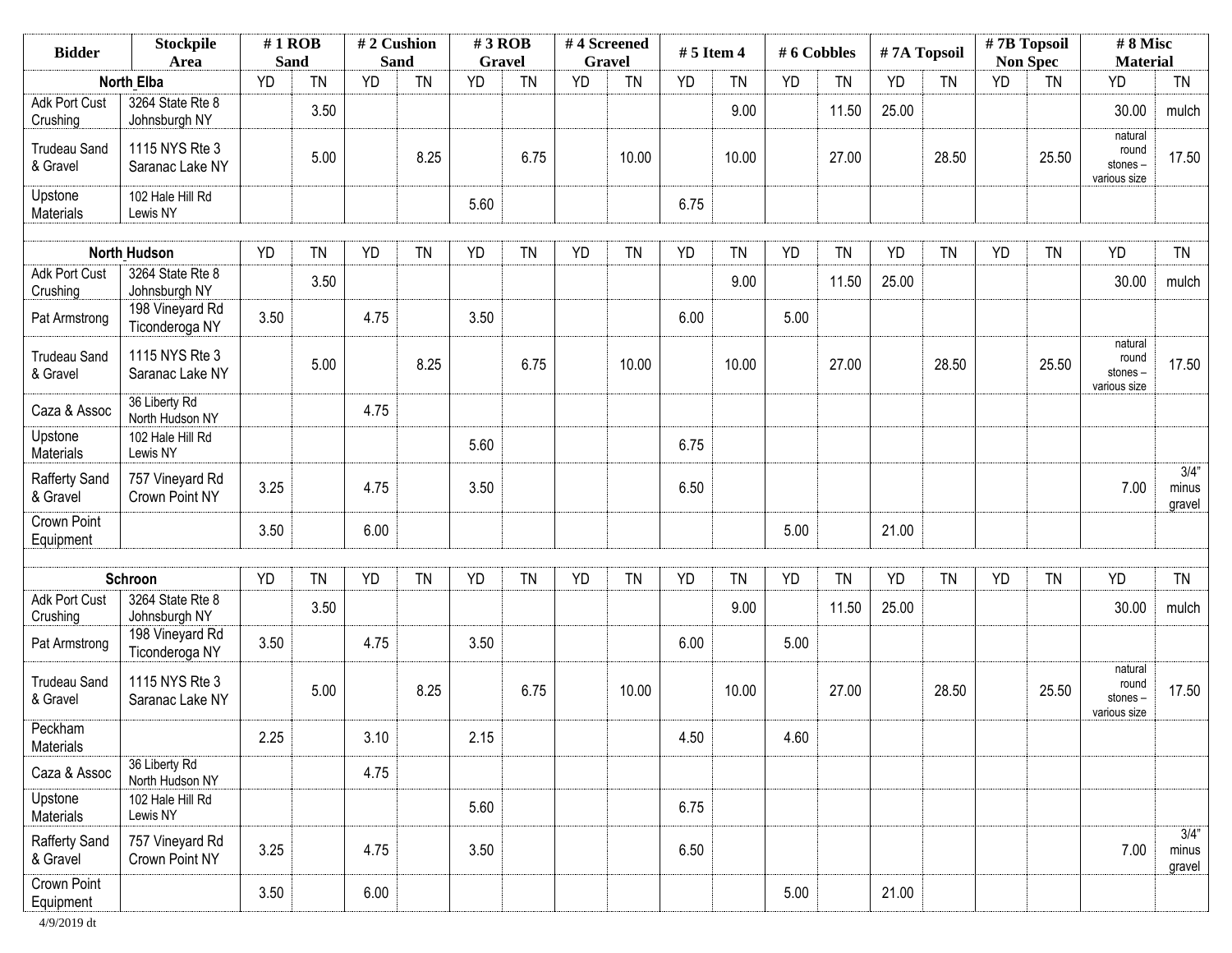| <b>Stockpile</b><br><b>Bidder</b><br>Area |                                   | $#1$ ROB<br><b>Sand</b> |           | #2 Cushion<br><b>Sand</b> |           | $#3$ ROB<br><b>Gravel</b> |           | #4 Screened<br>Gravel |           | # 5 Item 4 |           | # 6 Cobbles |           | #7A Topsoil |           | #7B Topsoil | <b>Non Spec</b> | #8 Misc<br><b>Material</b>                  |                            |
|-------------------------------------------|-----------------------------------|-------------------------|-----------|---------------------------|-----------|---------------------------|-----------|-----------------------|-----------|------------|-----------|-------------|-----------|-------------|-----------|-------------|-----------------|---------------------------------------------|----------------------------|
|                                           | <b>St Armand</b>                  | <b>YD</b>               | <b>TN</b> | YD                        | <b>TN</b> | <b>YD</b>                 | <b>TN</b> | <b>YD</b>             | <b>TN</b> | <b>YD</b>  | <b>TN</b> | YD          | <b>TN</b> | <b>YD</b>   | <b>TN</b> | <b>YD</b>   | <b>TN</b>       | <b>YD</b>                                   | <b>TN</b>                  |
| <b>Adk Port Cust</b><br>Crushing          | 3264 State Rte 8<br>Johnsburgh NY |                         | 3.50      |                           |           |                           |           |                       |           |            | 9.00      |             | 11.50     | 25.00       |           |             |                 | 30.00                                       | mulch                      |
| <b>Trudeau Sand</b><br>& Gravel           | 1115 NYS Rte 3<br>Saranac Lake NY |                         | 5.00      |                           | 8.25      |                           | 6.75      |                       | 10.00     |            | 10.00     |             | 27.00     |             | 28.50     |             | 25.50           | natural<br>round<br>stones-<br>various size | 17.50                      |
| Upstone<br>Materials                      | 102 Hale Hill Rd<br>Lewis NY      |                         |           |                           |           | 5.60                      |           |                       |           | 6.75       |           |             |           |             |           |             |                 |                                             |                            |
|                                           |                                   |                         |           |                           |           |                           |           |                       |           |            |           |             |           |             |           |             |                 |                                             |                            |
|                                           | Ticonderoga                       | <b>YD</b>               | <b>TN</b> | <b>YD</b>                 | <b>TN</b> | <b>YD</b>                 | <b>TN</b> | <b>YD</b>             | <b>TN</b> | <b>YD</b>  | <b>TN</b> | <b>YD</b>   | <b>TN</b> | <b>YD</b>   | <b>TN</b> | <b>YD</b>   | <b>TN</b>       | <b>YD</b>                                   | <b>TN</b>                  |
| Adk Port Cust<br>Crushing                 | 3264 State Rte 8<br>Johnsburgh NY |                         | 3.50      |                           |           |                           |           |                       |           |            | 9.00      |             | 11.50     | 25.00       |           |             |                 | 30.00                                       | mulch                      |
| Pat Armstrong                             | 198 Vineyard Rd<br>Ticonderoga NY | 3.50                    |           | 4.75                      |           | 3.50                      |           |                       |           | 6.00       |           | 5.00        |           |             |           |             |                 |                                             |                            |
| <b>Trudeau Sand</b><br>& Gravel           | 1115 NYS Rte 3<br>Saranac Lake NY |                         | 5.00      |                           | 8.25      |                           | 6.75      |                       | 10.00     |            | 10.00     |             | 27.00     |             | 28.50     |             | 25.50           | natural<br>round<br>stones-<br>various size | 17.50                      |
| Peckham<br>Materials                      |                                   | 2.15                    |           | 2.85                      |           | 2.10                      |           |                       |           | 4.15       |           | 4.20        |           |             |           |             |                 |                                             |                            |
| Upstone<br>Materials                      | 102 Hale Hill Rd<br>Lewis NY      |                         |           |                           |           | 5.60                      |           |                       |           | 6.75       |           |             |           |             |           |             |                 |                                             |                            |
| Rafferty Sand<br>& Gravel                 | 757 Vineyard Rd<br>Crown Point NY | 3.25                    |           | 4.75                      |           | 3.50                      |           |                       |           | 6.50       |           |             |           |             |           |             |                 | 7.00                                        | $3/4$ "<br>minus<br>gravel |
| Crown Point<br>Equipment                  |                                   | 3.50                    |           | 6.00                      |           |                           |           |                       |           |            |           | 5.00        |           | 21.00       |           |             |                 |                                             |                            |
|                                           |                                   |                         |           |                           |           |                           |           |                       |           |            |           |             |           |             |           |             |                 |                                             |                            |
|                                           | Westport                          | <b>YD</b>               | <b>TN</b> | YD                        | <b>TN</b> | YD                        | <b>TN</b> | <b>YD</b>             | <b>TN</b> | <b>YD</b>  | <b>TN</b> | <b>YD</b>   | <b>TN</b> | <b>YD</b>   | <b>TN</b> | <b>YD</b>   | <b>TN</b>       | <b>YD</b>                                   | <b>TN</b>                  |
| Adk Port Cust<br>Crushing                 | 3264 State Rte 8<br>Johnsburgh NY |                         | 3.50      |                           |           |                           |           |                       |           |            | 9.00      |             | 11.50     | 25.00       |           |             |                 | 30.00                                       | mulch                      |
| Pat Armstrong                             | 198 Vineyard Rd<br>Ticonderoga NY | 3.50                    |           | 4.75                      |           | 3.50                      |           |                       |           | 6.00       |           | 5.00        |           |             |           |             |                 |                                             |                            |
| <b>Trudeau Sand</b><br>& Gravel           | 1115 NYS Rte 3<br>Saranac Lake NY |                         | 5.00      |                           | 8.25      |                           | 6.75      |                       | 10.00     |            | 10.00     |             | 27.00     |             | 28.50     |             | 25.50           | natural<br>round<br>stones-<br>various size | 17.50                      |
| Upstone<br>Materials                      | 102 Hale Hill Rd<br>Lewis NY      |                         |           |                           |           | 5.60                      |           |                       |           | 6.75       |           |             |           |             |           |             |                 |                                             |                            |
| Rafferty Sand<br>& Gravel                 | 757 Vineyard Rd<br>Crown Point NY | 3.25                    |           | 4.75                      |           | 3.50                      |           |                       |           | 6.50       |           |             |           |             |           |             |                 | 7.00                                        | $3/4$ "<br>minus<br>gravel |